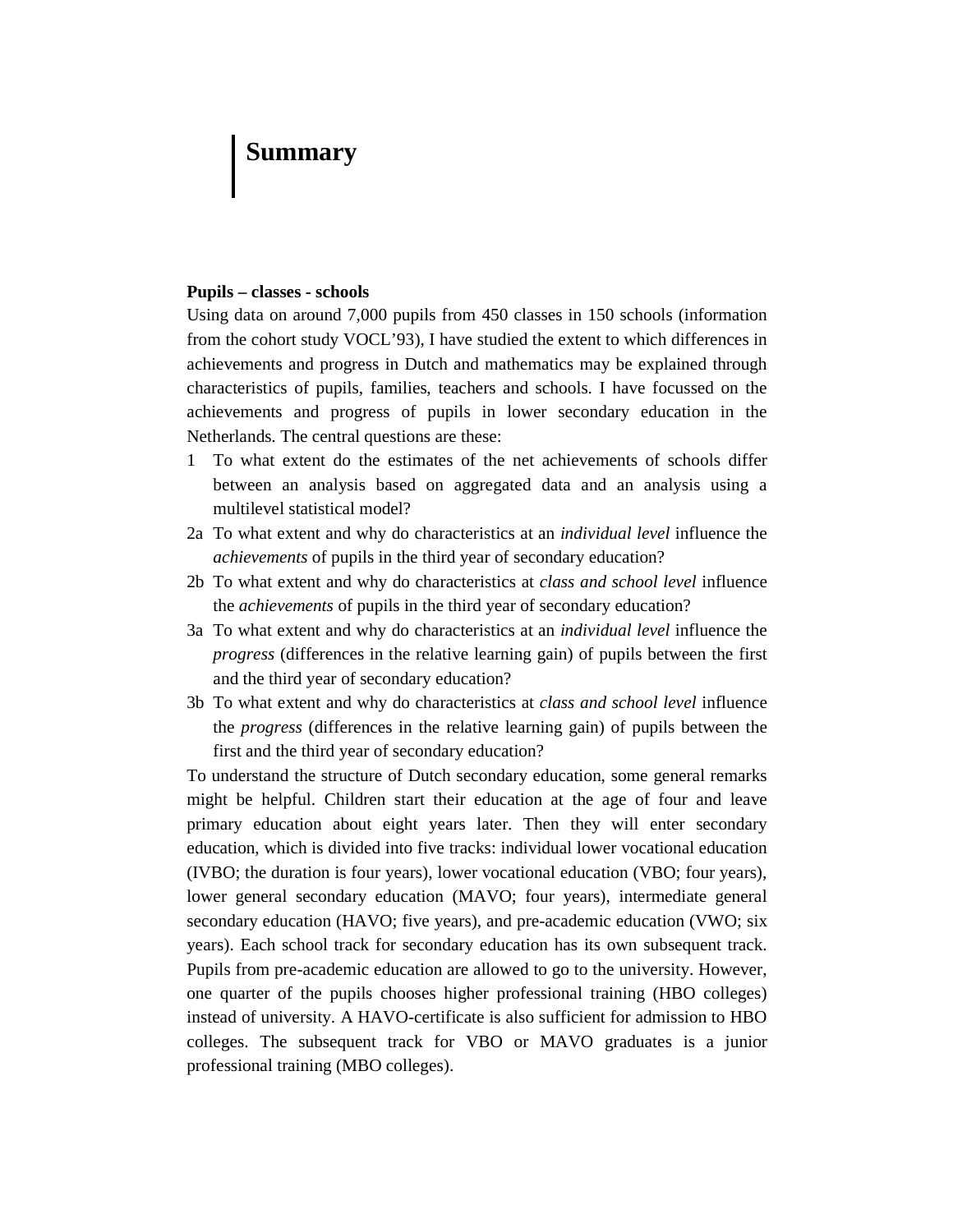#### **A nested structure (question 1)**

Multilevel analysis has various advantages over analyses at one level, such as a regression analysis with aggregated or disaggregated data. By taking into account the hierarchy of data (pupils within classes within schools), the results are more accurate and may be interpreted easier than the results from an analysis at one level. Another advantage of multilevel analysis is that differential effects may be studied. For example, the effect of ethnicity on achievements is not the same in each class. In some classes this effect is stronger and in others it is weaker. This means that one class may on average be more advantageous for an ethnic minority pupil and another class may be relatively less advantageous. A third advantage of multilevel analysis is that it can distinguish between regression within and between groups.

 Recently, achievement data on schools have been made publicly available. In 1997 the newspaper Trouw published such information for the first time. A year later the government published similar data. These forms of information on schools raise some questions. For one thing, only data at an aggregated level are available. In a replication of the Trouw-study of school achievements I illustrated that the results of analyses at one and two levels differed significantly from each other. In more than half of the schools, the grades assigned differ one or more points (on a scale ranging from four to eight) between an analysis with aggregated data and a multilevel analysis. If the researcher does not take the nested structure into account, the results should at least be interpreted with a great deal of care. Measures of success from the one level analysis, such as the marks in the Trouwstudy, will therefore not give a reliable picture of the difference in achievements between schools.

 The results also differ significantly between analyses of gross and net achievements. An indicator of the gross achievements of a school is, for instance, the average level of competence in Dutch and mathematics. In order to give a fair picture of the way in which 'schools matter', it is necessary to take into account the circumstances of a particular school. The net achievements of a school, in which these circumstances are controlled for, is the average level of competence of pupils in these subjects, after taking into account differences in the composition of pupil populations. Using data at one level, as was done in the Trouw-study, it is not possible to take composition differences into account in a fully satisfactory way. However, when data are collected at both the individual and the school level, the net achievements of a school may be determined in a multilevel analysis.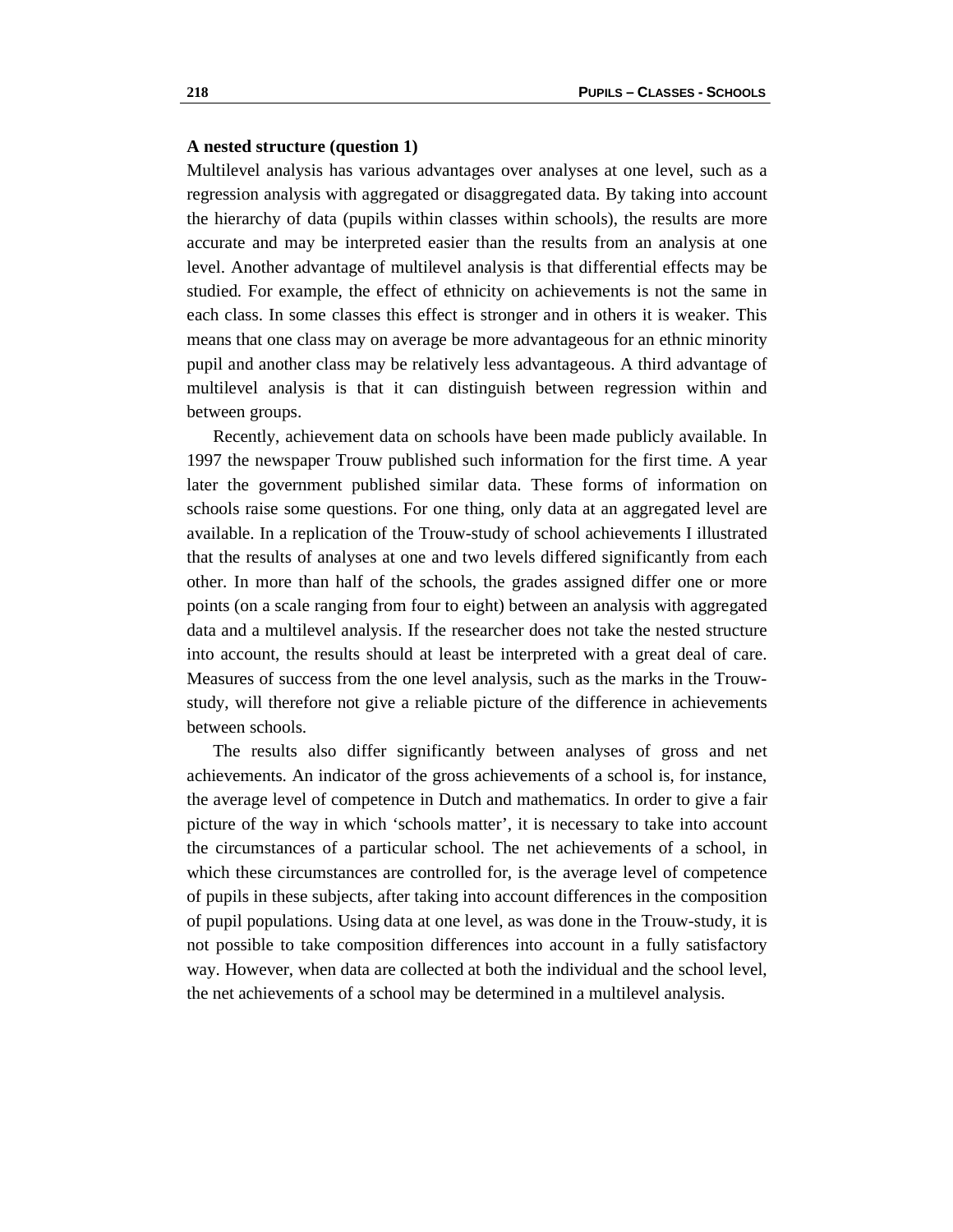#### **Pupils and families differ**

Many researchers have investigated the influence of pupil and family characteristics on achievements. In many of these studies researchers do not wish to restrict themselves to describing educational inequalities. More and more researchers seek to find out *why* there are differences between pupils from lower and higher social classes, between boys and girls, between pupils of ethnic minorities and native Dutch pupils, and between children from single-parent families and dual-parent families. However, as yet the cause of differences in the achievements of pupils can only be explained in part. One of the reasons for this might be that most researchers investigate the influence of just a few characteristics on achievements. Therefore, researchers are faced with the challenge of investigating the many characteristics of families and pupils in conjunction.

 When explaining differences in pupils' achievements, the starting point should be the important position of pupils and their families. Differences in achievements may be explained in particular by characteristics at an individual level. On this level a distinction may be made between *structural* and *cultural* characteristics. Cultural characteristics, such as the life style of pupils or the parenting style in the family, may partially intermediate the influence of the structural characteristics, such as the socioeconomic status and the ethnicity (see the figure below).



In the figure above it is clear that the influence of structural characteristics on the achievements of pupils may be either direct or indirect, via cultural characteristics. This model can be used to determine whether the influence of structural characteristics can be explained by cultural characteristics. Cultural characteristics may be subdivided into pupils and family characteristics, and into scholastic characteristics and more general characteristics. A combination of these distinctions results in four categories of cultural characteristics: general family characteristics, scholastic family characteristics, general pupil characteristics and scholastic pupil characteristics (see diagram below).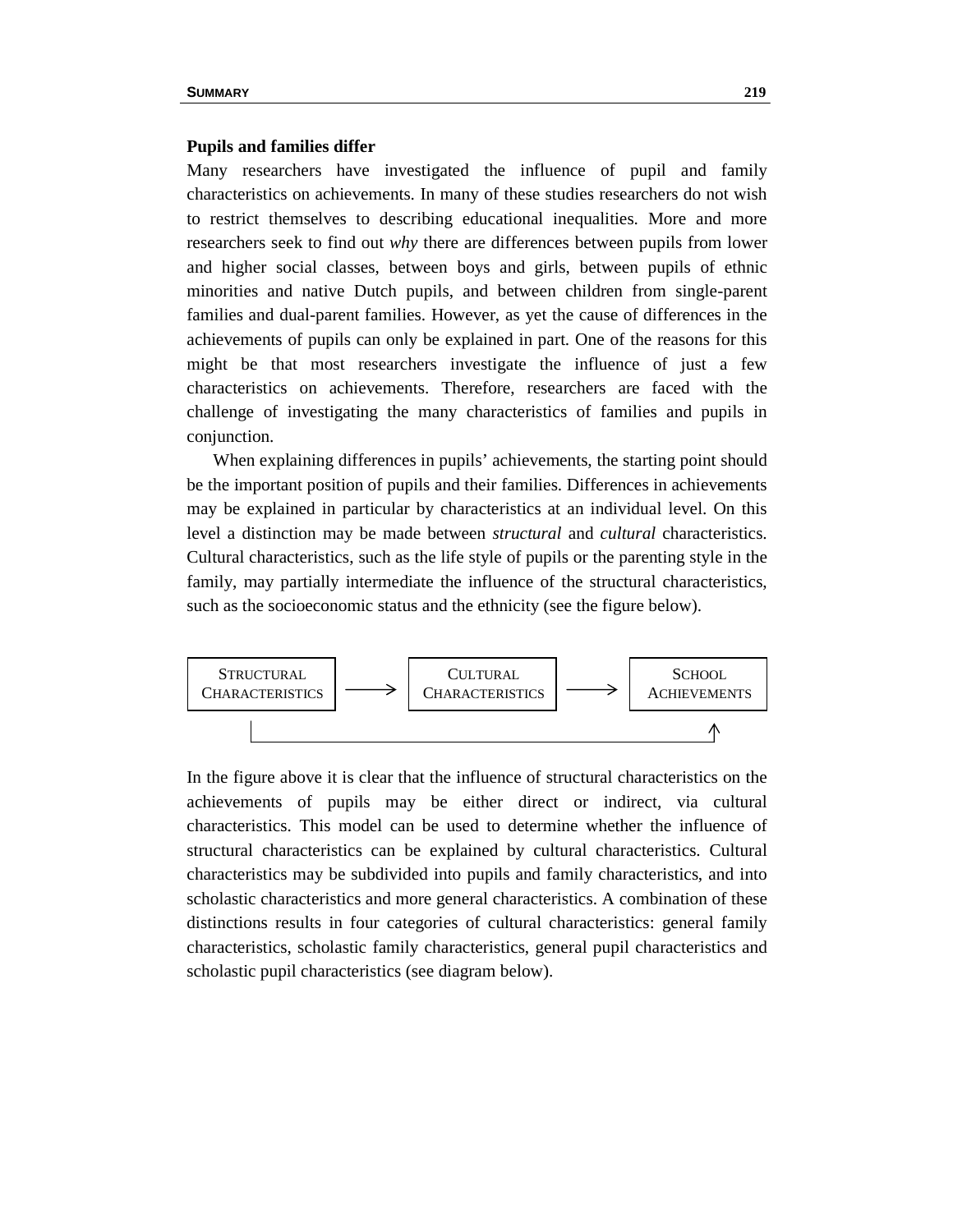|            | <b>FAMILY</b> | PUPIL |
|------------|---------------|-------|
| GENERAL    |               |       |
| SCHOLASTIC |               |       |

These four categories may be arranged according to the extent to which they are directly related to the pupils' achievements. The first assumption in this arrangement is that characteristics of pupils are more related to their achievements than family characteristics. The second assumption is that scholastic characteristics in both pupil and family characteristics are more directly related to the achievements than are the general characteristics. This results in an arrangement of characteristics in which scholastic characteristics of pupils are most intimately related to the pupils' achievements and general family characteristics are least directly related to these achievements.

 The structural and cultural characteristics are the independent variables which explain the differences in achievements. Apart from the independent variables, one can also distinguish dependent variables. In this study the dependent variables are the grades for a Dutch test (text comprehension) and a mathematics test.



I distinguish a total of six categories of characteristics at an individual level: one category with the dependent variables, one category with structural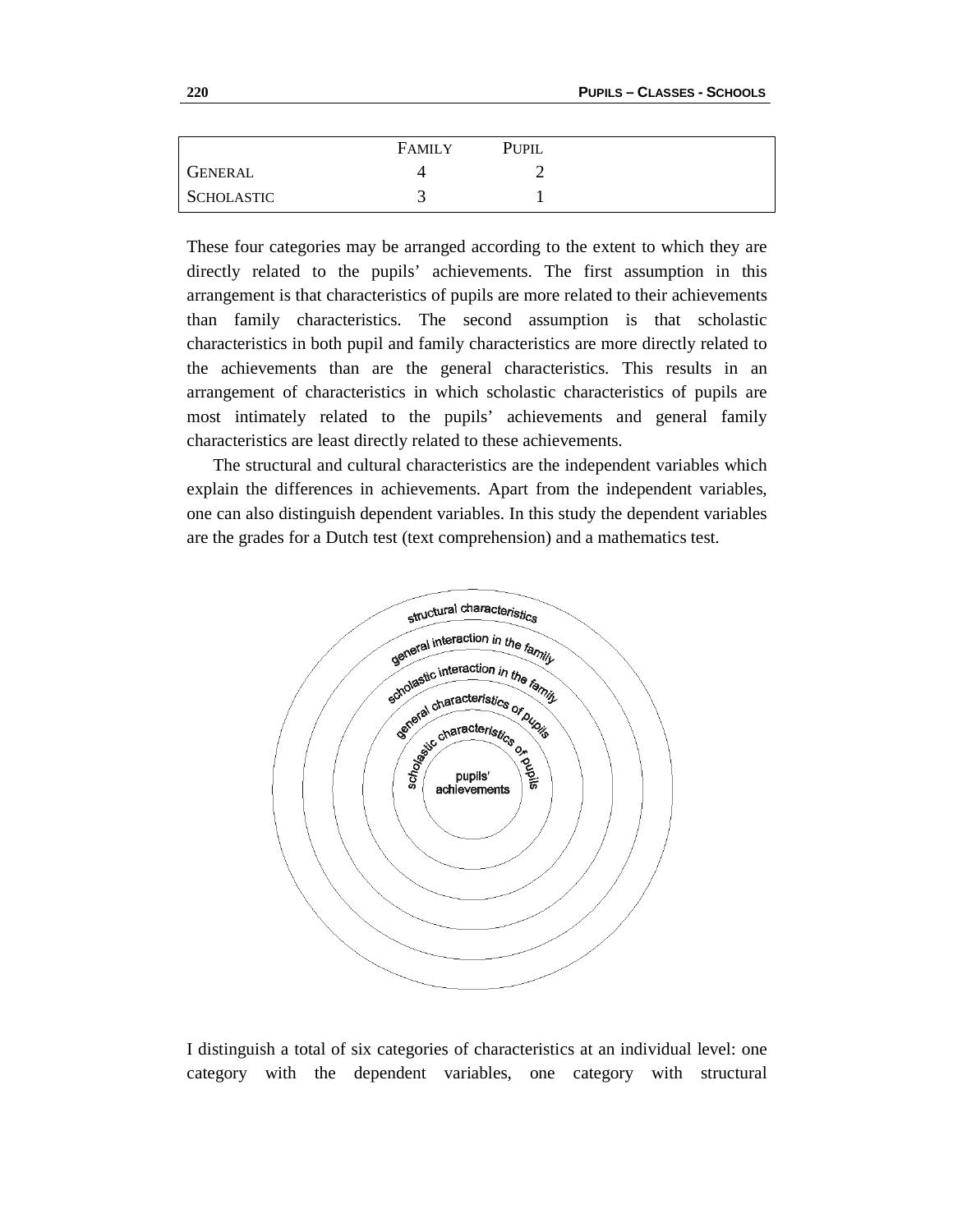characteristics, and four categories with cultural characteristics. These six categories form a *structure of concentric circles* (see figure above). The structural characteristics form the outermost circle (the fifth) and the dependent variables, the pupils' achievements, form the core. The cultural characteristics have been placed as intermediate variables between the structural characteristics and the dependent variables. The general interaction in the family, which consists of the parenting style, forms the fourth circle. The scholastic interaction in the family, for instance homework monitoring, comprises the third circle. The second circle consists of the pupils' general characteristics, such as their activities in their spare time. The scholastic characteristics of pupils form the first circle. These comprise, for instance, a pupil's earlier achievements and intelligence.

 Using this model I aim to arrange the various influences and to offer more insight into the (causal) relations between the characteristics. It would also seem possible to explain the effects of characteristics such as the socioeconomic status or the ethnicity on school achievements by means of intermediate variables. An attempt will be made to explain the effects of characteristics from the outer circles by means of characteristics from the inner circles. The influence of characteristics in one circle will be regarded as a whole. This means that no investigation will be conducted on the possible arrangement of connections.

## **The individual level: achievements (question 2a)**

The achievement levels of pupils in Dutch and mathematics are determined by both structural and cultural characteristics. Even if the prior achievements of pupils are taken into account, it is important to know the *education of the parents* and whether they belong to *ethnic minorities* or to *the native-born majority*. When the effect of these characteristics is studied in conjunction, there is a strong effect. A native-born pupil whose parents have received a higher professional education, will score one quarter of a standard deviation higher than a pupil of an ethnic minority whose parents have received only a basic education. Comparing this to the difference in achievements between pupils in different school types, for example a pupil in lower and a pupil in intermediate general secondary education, this is around one half of a standard deviation. The difference between pupils of ethnic minorities and native-born pupils does not disappear if the characteristics of the socioeconomic status are taken into account. Ethnicity has therefore an extra effect on achievements, not only in Dutch, but also in mathematics.

 If the other characteristics are kept constant, *gender* also has a strong effect on the achievements of pupils. Girls have a better average score on Dutch and boys have a better average score on mathematics. Growing up in a *dual-parent family* positively influences the achievements in mathematics.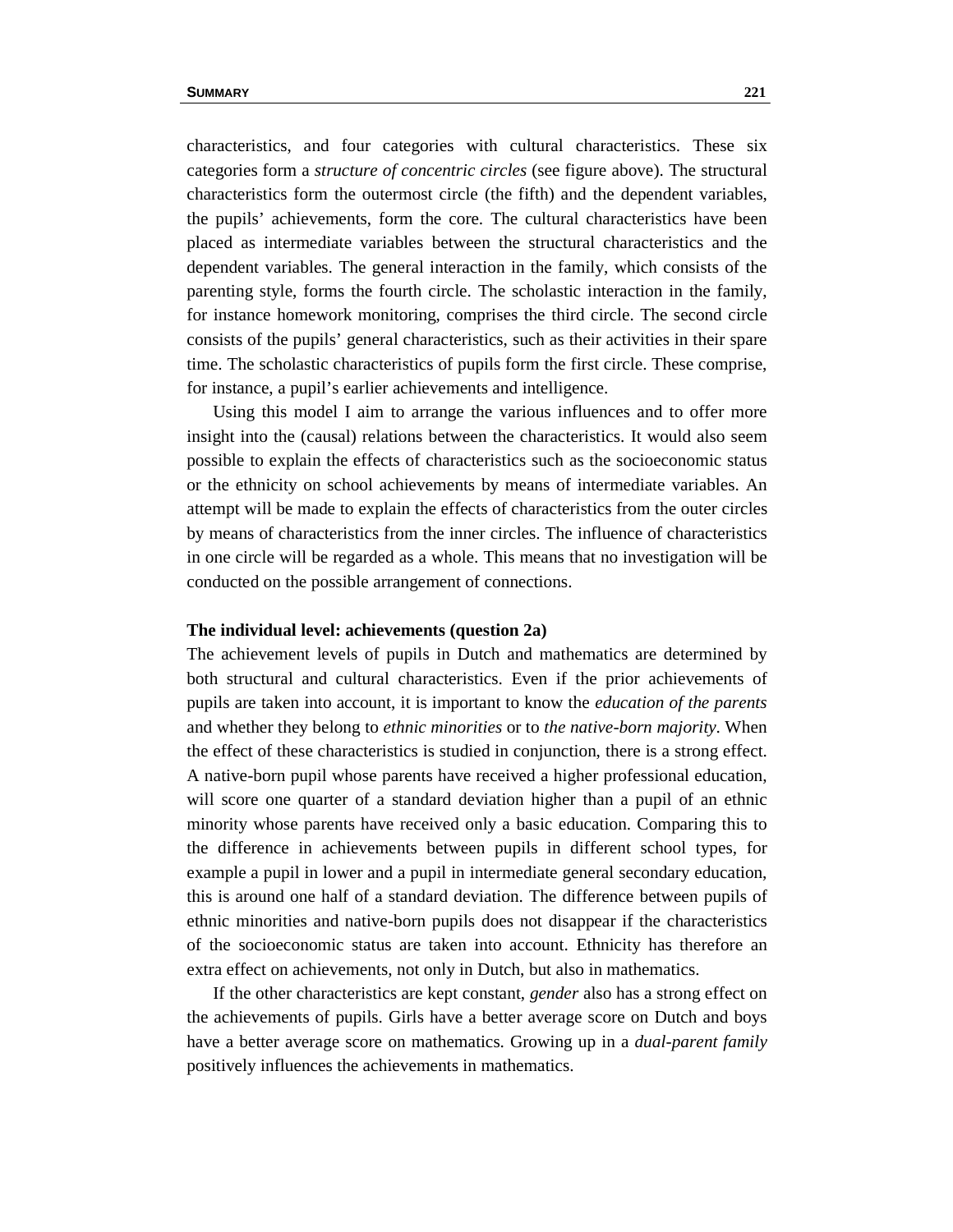In addition to the effects of structural characteristics there are also effects of cultural characteristics. *Homework monitoring* and an *authoritative parenting style* are forms of interaction between parents and children which have a rather strong connection to the pupils' achievements. Pupils who are not urged on and whose homework is not monitored by their parents, and pupils who make 50 percent of their decisions after consulting their parents (meaning that the authoritative parenting style is regularly used), have scores on Dutch which are 0.33 of a standard deviation higher for Dutch and 0.18 of a standard deviation higher for mathematics than the scores of pupils who are subjected to homework monitoring and who are not raised in an authoritative manner.

 One of the general characteristics of pupils with a strong positive effect is the pupils' self-concept. This effect is as strong as the combined effect of the education of both parents. The *life style* also has a strong effect on the achievement of pupils. Pupils who spend half their spare time going out, working or hanging out with friends, and who do not spend any time on reading or hobbies, have scores a quarter of a standard deviation lower on Dutch, and one fifth of a standard deviation lower on mathematics than pupils who spend 20 percent of their time on reading or on hobbies and who do not spend time on the three other aspects.

 Naturally, the strongest effects on the achievements stem from the effects of *earlier achievements*. For instance, when a pupil has grades for all three tests (reading, information processing, and mathematics) which are one standard deviation above average, this pupil's achievements are at HAVO-level two years later. At two standard deviations above average, the pupil's grades are at VWOlevel in the third year. A difference of one standard deviation is roughly equivalent to a difference in school type. Thus it is clear that the pupils' prior achievements are a good predictor of their later achievements. With regard to the other characteristics in circle one, the number of days that a pupil is given homework to do is of considerable influence. When a pupil does homework for only two days instead of five, the achievement in tests drops by one tenth of a standard deviation.

 When the various circles are compared to one another, it appears that the achievements of pupils may be explained better through pupil characteristics than through family characteristics. In the survey of the literature many more pupil characteristics emerge than family interaction. It also appears that the explained variance increases much more by including the pupil characteristics (circles 1 and 2) than by including the family characteristics (circles 3 and 4). As far as the pupil characteristics are concerned, it turns out that the pupils' achievements may be better explained through school related characteristics than through general characteristics. This conclusion cannot be drawn for family characteristics. Furthermore, cultural characteristics are more important than structural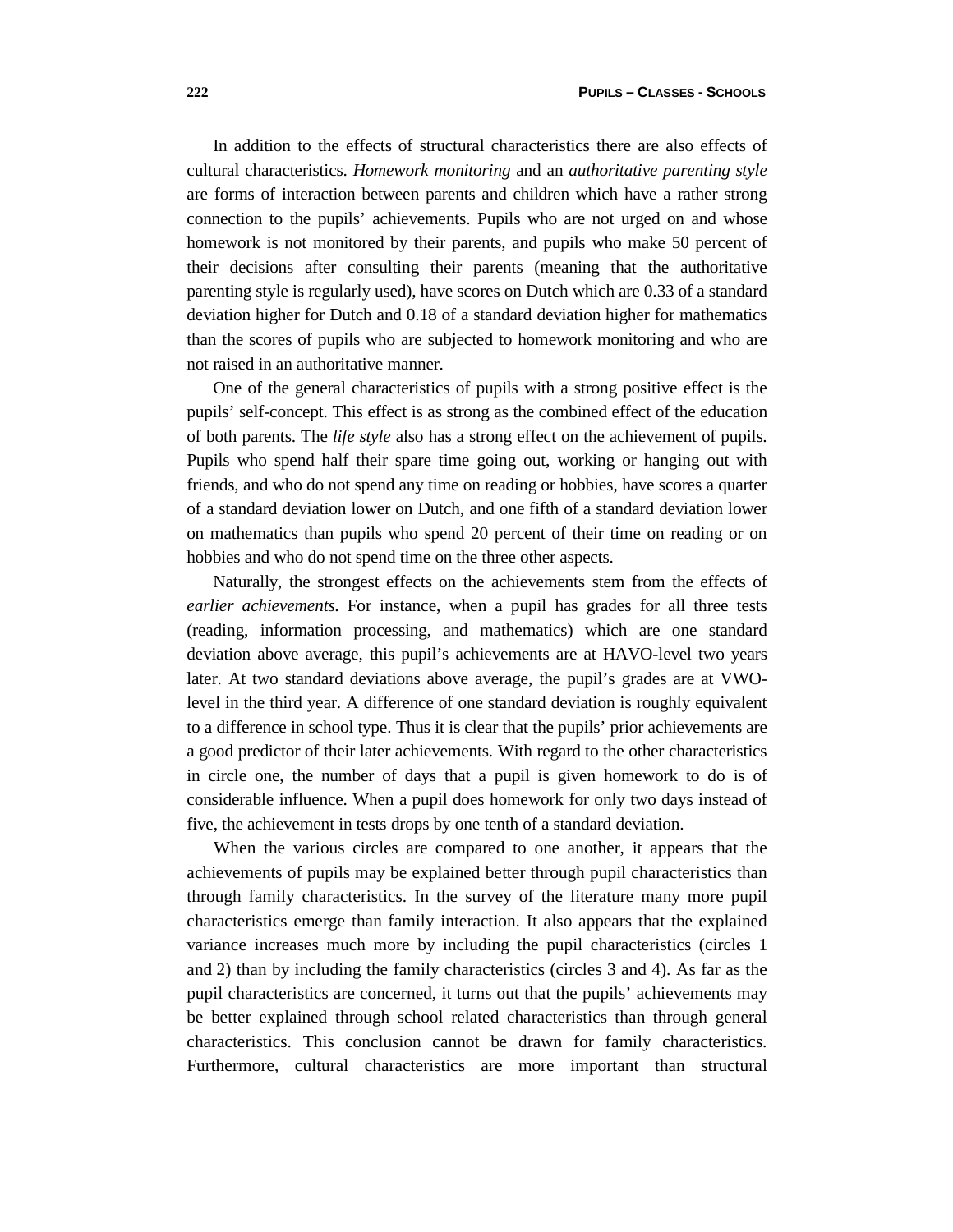characteristics for the explanation of differences in achievements. The structural characteristics account for less than 10 percent of the variance. The cultural characteristics explain four to five times as much variance.

 In addition to these pupil and family characteristics, the type of school is also influential. Not only does it provide an added effect, but it also mediates other effects, such as the effect of the education level of the parents or the number of days the pupils do homework.

#### **The individual level: progress (question 3a)**

In the previous paragraphs the central question was the extent to which the achievements of pupils at a certain moment in time could be explained by various characteristics of pupils and families. In order to determine the net achievements of pupils, the achievements of the pupils at an earlier time are taken into account. The test scores in year three are the dependent variables and the prior achievements in year one are included in the independent variables. This is a standard model in studies of school effectiveness and is referred to as the *covariance-analytical model*.

 Using this model, pupils' achievements at a certain point in time can be explained. In this explanation the question is which pupils are *currently* behind or have a lead. Then the characteristics which influence the learning *achievements* are identified. This model is therefore used to study influences on learning achievements, not to study influences on learning progress. When a study is based on this model, the researcher cannot speak of effects on progress in achievements. In order to study the progress in achievements, the researcher should choose a *variance-analytical model of differences in relative learning gain*. The dependent variables in this model are for instance *the differences* between the standardized achievement scores in year three and year one.

 The results of the covariance approach and the learning gain approach turn out to diverge strongly at the individual level. Structural characteristics (ethnicity, level of education of father and mother, or the number of parents) and part of the cultural characteristics (authoritative parenting style, spending time on reading and hobbies, opinion of class mates and non-verbal intelligence) do have an effect on the test scores for Dutch and mathematics, but have no effect on the differences in the relative position on these subjects. Conversely, the analysis of differences in the relative positions shows an effect of a cultural characteristic which accounts for the achievement motivation. That effect is absent in the covariance approach. Besides these pupil and family characteristics, the school type also has a weak influence on the progress pupils make.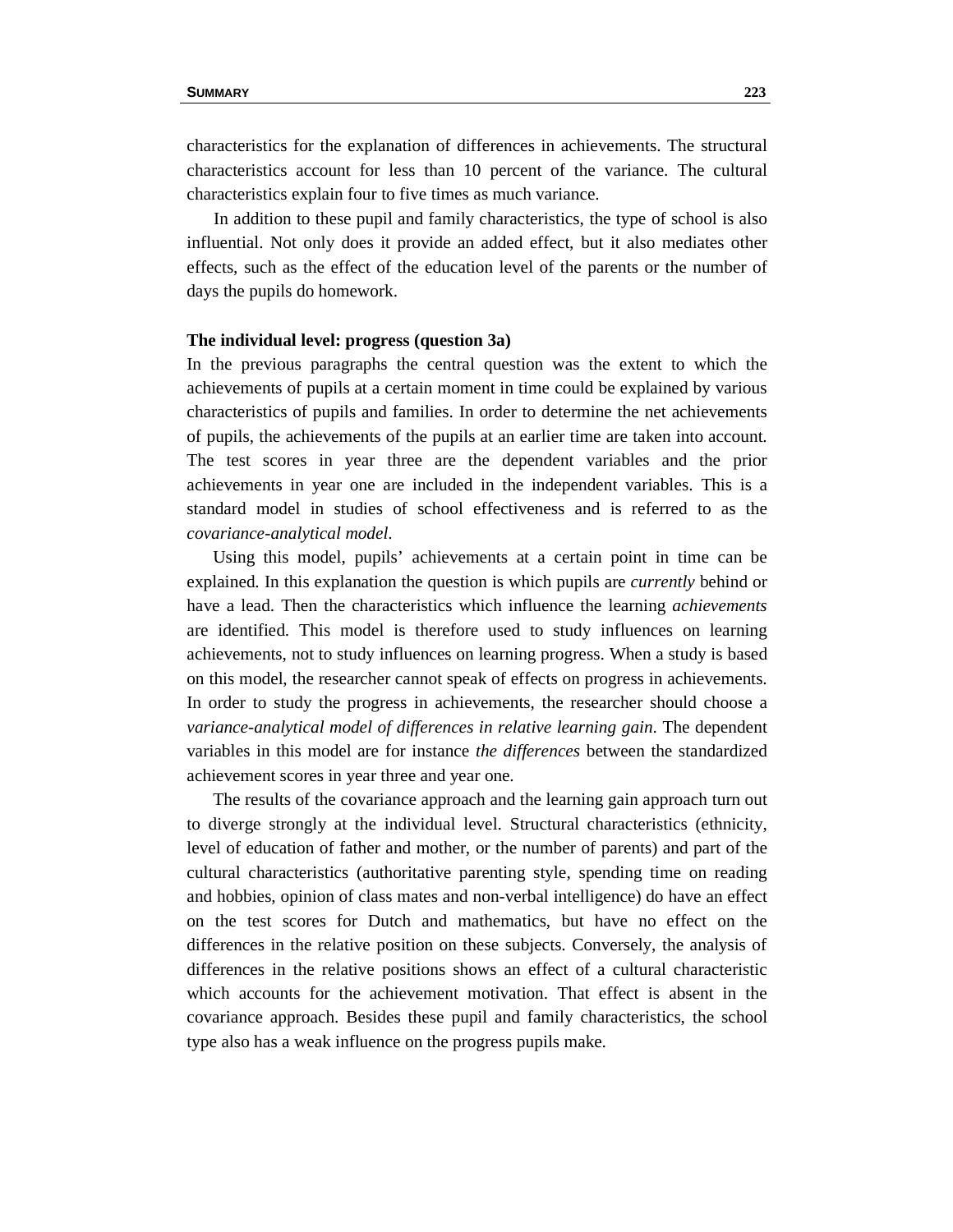The analyses show that structural characteristics hardly have any effect on the relative position on both subjects. Contrary to the common supposition, the disadvantage of pupils of ethnic minorities does not increase during secondary education. Various cultural characteristics do have an effect on the progress in Dutch and mathematics. The changes in achievements stem from pupil characteristics, such as their commitment to school and their life style. From a meritocratic point of view this result is favorable. Characteristics which are a given, such as the socioeconomic status and the ethnicity, do not influence differences in relative positions, but cultural characteristics do.

 The influence of these changeable characteristics should not be overestimated. The cultural characteristics explain little of the variance in differences in relative positions. Therefore, individual characteristics hardly influence the learning gain. When entering secondary education, pupils take in a certain position as far as achievements are concerned. These positions hardly change during the first three years of secondary education (the correlation between the achievements in year one and three is 0.55 for Dutch and 0.74 for mathematics).

## **Teachers and schools differ**

The effect of school characteristics is small compared to individual characteristics. Still, there are a number of reasons for stating that schools do matter. It appears that schools with good achievements in a particular year perform well the next year. Researchers remark regularly on the practical significance of school effects. Even small effects may be relevant, if only because the effects should be multiplied by the number of pupils benefiting from outstanding schools. Finally, in research on the effects of school characteristics the main issue is whether the *quality* of schooling makes a difference, not the question of whether the *quantity* of schooling is important. However, the quantity of schooling appears to be important for the pupils' achievements.

 To what extent do characteristics of schools and teachers explain differences in achievements? Much research has been undertaken in this field. In particular, educational economists have studied the material school characteristics. The results of various studies are inconsistent and the effects of the material characteristics are weak at the most. The influence of immaterial school characteristics is the central issue in the *study of school effectiveness*. School effectiveness usually means the component of progress of pupils which cannot be ascribed to influences other than those of the school itself. This means that in school effectiveness studies the net achievements of schools is studied. The researchers look into the process characteristics of schools, such as the orderliness and safety of the school climate and a clear accent on the pupil's acquisition of the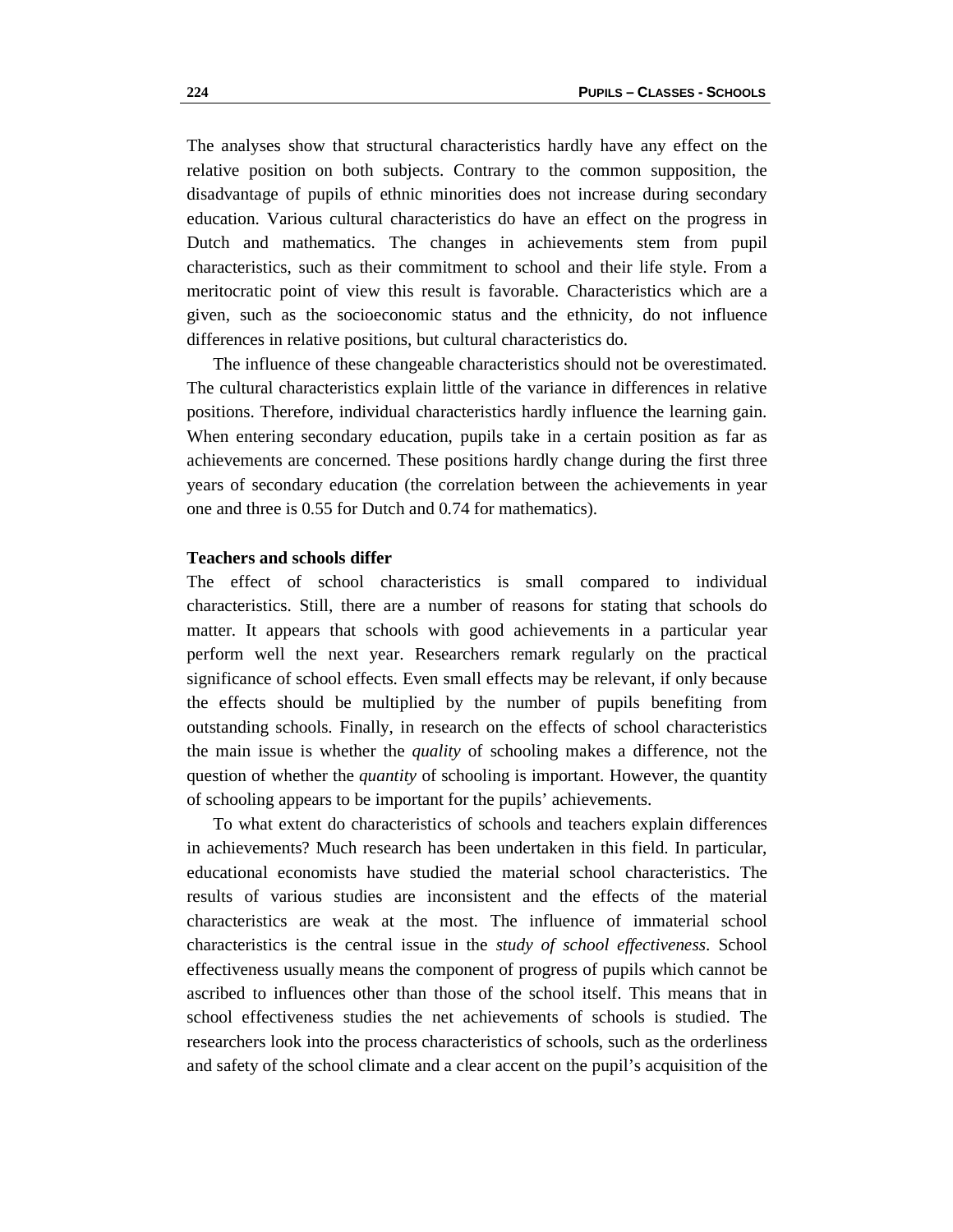basic skills. In the Netherlands the study of school effectiveness is receiving a lot of attention. Besides characteristics of effective schools, some researchers also study characteristics of effective teachers. This type of research is known as the study of *effective instruction* and it focuses on differences between classes. In this type of research characteristics such as the presence of the opportunity to learn and an effective learning time, structured education, high expectations about achievements, and stimulation are central issues. Finally, there are studies in which *contextual school characteristics* are central, such as research on the differences between public and private education.



There are three types of characteristics at the class and school level: teacher characteristics, school characteristics, and contextual characteristics. In various studies of effectiveness the importance of these types of characteristics has been pointed out. As the figure above shows, contextual effects may be explained by teacher and school characteristics, just as the effects of structural characteristics can be partly explained by cultural characteristics. In the study of the differences between public and private education the *black box* of the school may be said to be opened. It is not the label Catholic which explains the success of Catholic schools in the United States, but elements like the emphasis on basic skills or the school climate. This type of interpretive research aims to let teacher and school characteristics intermediate the influence of contextual characteristics as much as possible.

# **The class and school level: achievements and progress (questions 2b and 3b)**

At the class and school level the similarities between the approaches of covariance and difference scores are stronger. The characteristics which influence the achievements in year three and which influence progress between year one and three are on the whole comparable.

In the Netherlands the gross variance in achievements at the school level turns out to be high. In this study the variance is 29 percent for Dutch and 38 percent for mathematics. Between classes and schools jointly these values are even higher: 51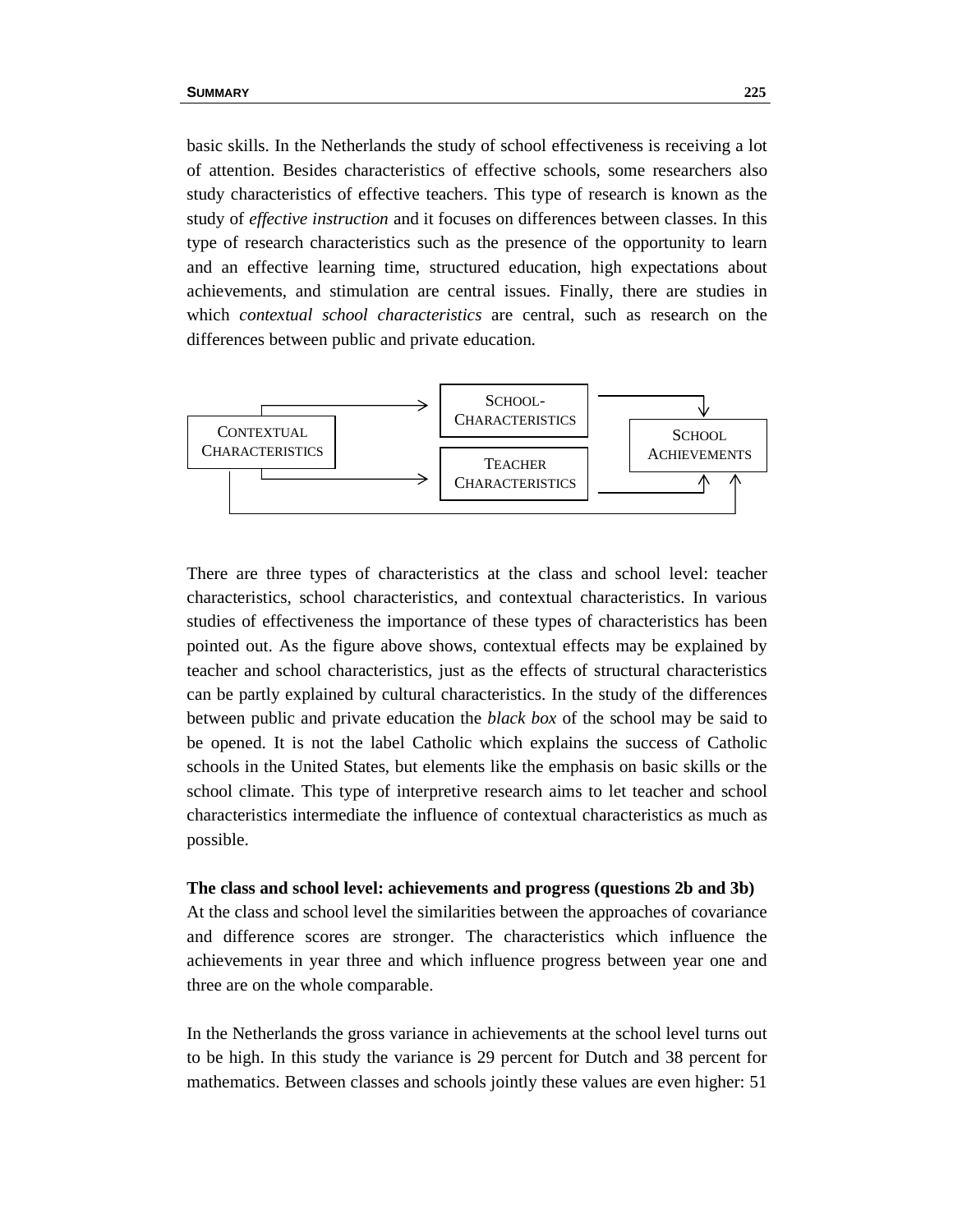and 65 percent. The variance between classes and schools is so high, because in Dutch secondary education pupils are ordered according to school type. In *Education at a glance* (OECD, 1998) it is stated that the Netherlands is an international frontrunner in interschool variance in secondary education. Other countries with high scores in this respect are Ireland, Germany, Switzerland, Austria and the Flemish part of Belgium. In contrast, in Korea and Japan the gross variance between classes and schools is less than 5 percent. Incidentally, this measure does not say anything about the inequality in achievements within a country. As it turns out, there is no clear relationship between the interschool variance (a relative measure) and the overall variance in achievements (an absolute measure).

 The gross variance is not a measure of the difference in quality between schools. In order to compare schools with each other, the net variance should be computed. The net variance in achievements (in which value the pupil and family characteristics and the school type the pupil attends are taken into account) between schools is 12 percent for Dutch and 19 percent for mathematics. The net variance at the school level in the learning gain approach is 9 percent for Dutch and 12 percent for mathematics. In this approach too, only a small part of the variance in the gross variance is related to the systematic differences between schools. The composition of schools is not as strongly related to study progress as it is to study achievements. Furthermore, in both approaches there is more interschool variance for mathematics than for Dutch. This is caused by the fact that the relationship between what happens at school and mathematics achievement or progress is stronger than the relationship between what happens at school and the achievement or progress in text comprehension.

Of the *contextual characteristics*, the percentage of pupils of ethnic minorities and the size of the school location both influence the *achievements* of the pupils. For pupils in all school types the percentage pupils of ethnic minorities has a negative effect on the achievements in mathematics. An increase of one standard deviation in the percentage of pupils of ethnic minorities is associated with a decrease in the mark of 0.03 of a standard deviation. The achievements of pupils in Dutch on a HAVO or VWO school are also lower as the percentage of pupils of ethnic minorities rises. For each standard deviation difference in the percentage of pupils of ethnic minorities, the grades for the test change by 0.09 of a standard deviation.

 For pupils in professional education the size of the school location accounts for a difference in the achievements in both subjects. When the number of pupils in a location rises from 300 to 600 or from 600 to 1200, this leads to a decrease in achievements of 0.07 of a standard deviation for both subjects. Since many pupils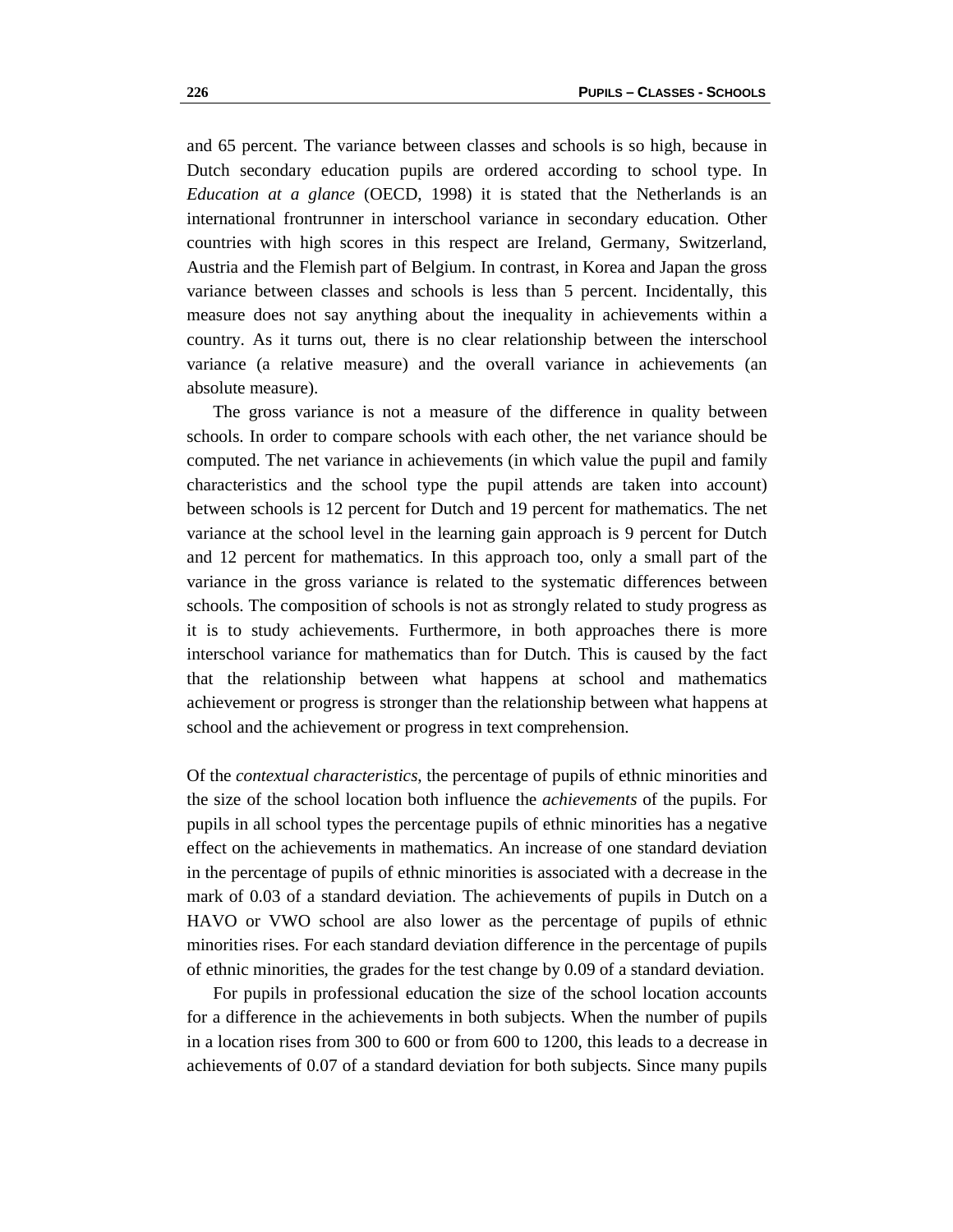undergo the consequences of such a school effect, it should be considered relevant. For pupils in MAVO, HAVO and VWO schools the size of the location does not influence the achievements.

 In research outside the Netherlands, differences in achievements are regularly demonstrated between public and private schools. These differences occur in gross and net achievements. The current study shows that in the Netherlands differences occur in net achievements between denominations. Contrary to American studies, for instance, public schools do not perform worse than private schools. The differences occur mainly in the private sector. The arrears of pupils at interdenominational schools are conspicuous in this connection.

 The *progress* of pupils is not influenced by the percentage of pupils of ethnic minorities, but it is associated with the size of the location and the denomination. However, the percentage of pupils of ethnic minorities is related to the achievements of pupils in year three of secondary education. This relationship is probably related mainly to the disadvantage of pupils at schools which had many pupils of ethnic minorities at the start of their secondary education, and not to the processes in the first three classes of secondary education. This is indicated by the fact that the disadvantage of pupils at 'black schools' does not increase between years one and three.

 In the covariance approach the location size only has a negative effect on the achievements of pupils in professional education. In the learning gain approach a negative effect for all pupils is found. This effect indicates that the processes at a school differ according to the location size. There is also a denomination effect. Again, there are no significant differences between public, Protestant and Catholic schools. Interdenominational schools score negatively again. Pupils at this type of school incur arrears in mathematics.

Some of the *school characteristics* have significant effects. The stability of the team of teachers has a weak positive effect on the study achievements in both subjects. Each year that the team remains unchanged increases the achievements of pupils by one-twentieth of a standard deviation. This characteristic has no effect on study progress.

 When schools substitute a canceled class by having another teacher take over or an obligatory homework class, the scores on Dutch of VBO or MAVO pupils are one-fifth to one-third higher than in cases where this class was canceled altogether. Substitution of lessons has an effect on the progress of VBO/MAVO pupils, but the effect of an obligatory homework class is not significant in the learning gain approach.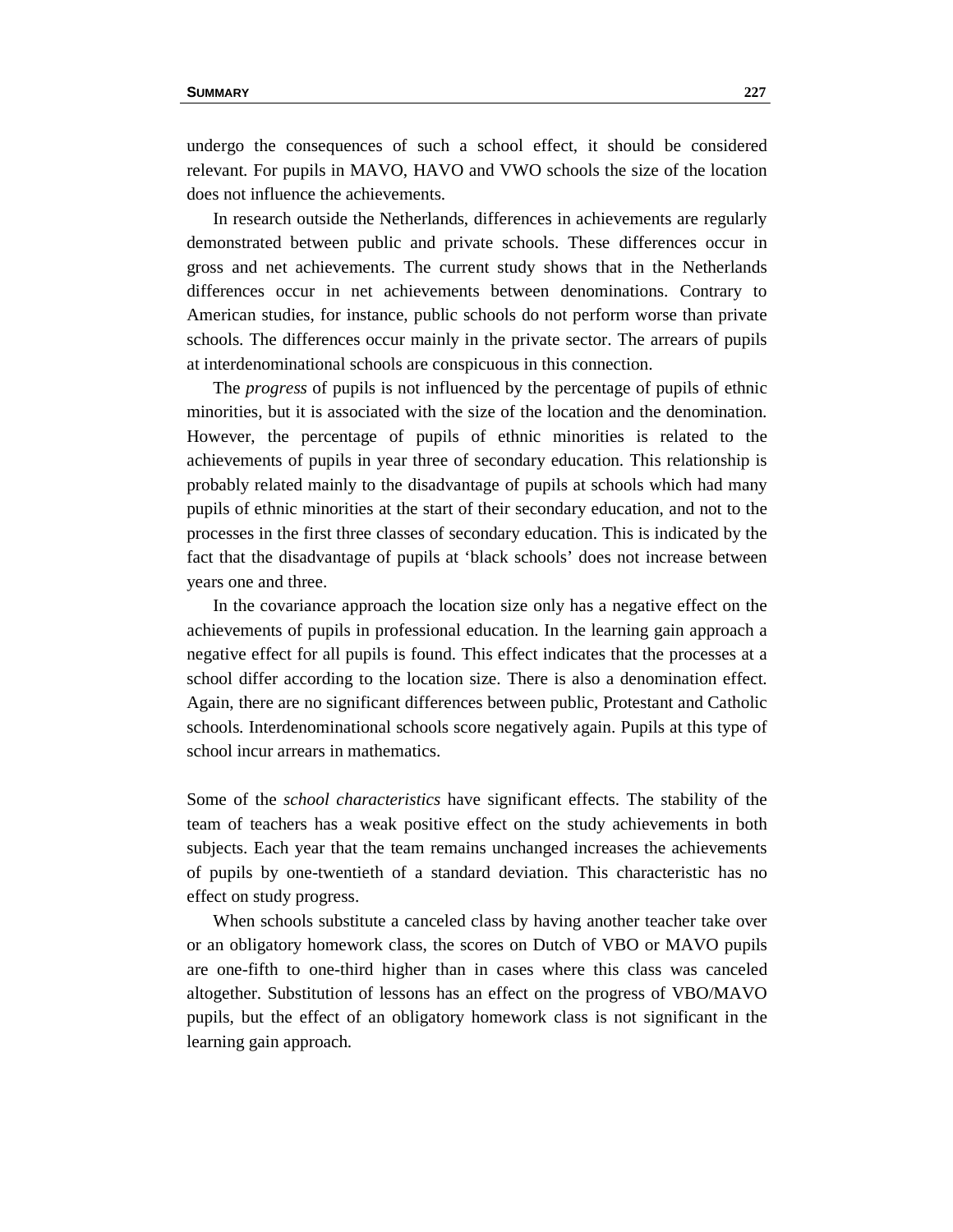Pupils (except VWO pupils) in heterogeneous first classes have lower grades on Dutch in both the covariance and the learning gain approach than pupils in a homogenous first class or a so-called overlapping first class (a class in which pupils of at most two school types are brought together). When pupils of three or more school types were in the same class in the first year of secondary education, these pupils incur arrears for Dutch in the third year.

 In both approaches the setup of the mentor system has the following characteristics: the more extensively this system has been set up, the lower the pupils' achievements. All forms score lower than a narrow, vertical mentor system, the reference group. Finally, it emerges that (I)VBO pupils perform better in a lower teacher-pupil ratio. Like pupils of IVBO, VBO-pupils benefit from a structure with not too many different teachers. In the learning gain approach this effect is only found for Dutch. In general these analyses showed it was hardly, if at all, possible to explain the influence of contextual characteristics by school characteristics.

#### **Scientific relevance**

The conclusion that pupil and family characteristics are decisive factors for differences in achievements accords with the research of Coleman et. al. (1966) and Jencks et. al. (1972). In thirty years time not much has changed in this respect. Technically there has been some progress, because of the development of *multilevel analysis*. This type of analysis has several advantages over one-level analyses of hierarchical structures.

 It has not been usual in educational research to combine several achievement variables simultaneously in a *multivariate model*. In the current study, the analyses for Dutch and mathematics were conducted concurrently. This has the advantage that it facilitated a test of whether explanatory variables have the same effect on these two dependent variables. Moreover, the correlations between the dependent variables at various levels may be determined. Pupils who lack a certain value for one of the dependent variables may be included in the study, so incomplete data can be used more efficiently. A multivariate, multilevel model has important advantages over the models which were used a few decades ago. The development of these models enables better and more extensive research on differences in study achievements and study progress between pupils.

 The development of multilevel analysis makes it possible to study the influence of pupils, families, teachers, and schools in *conjunction*. The current study shows the importance of verifying the characteristics at an individual level. In studies of effective teachers and schools the verification is often reduced. Researchers of effectiveness take structural characteristics and earlier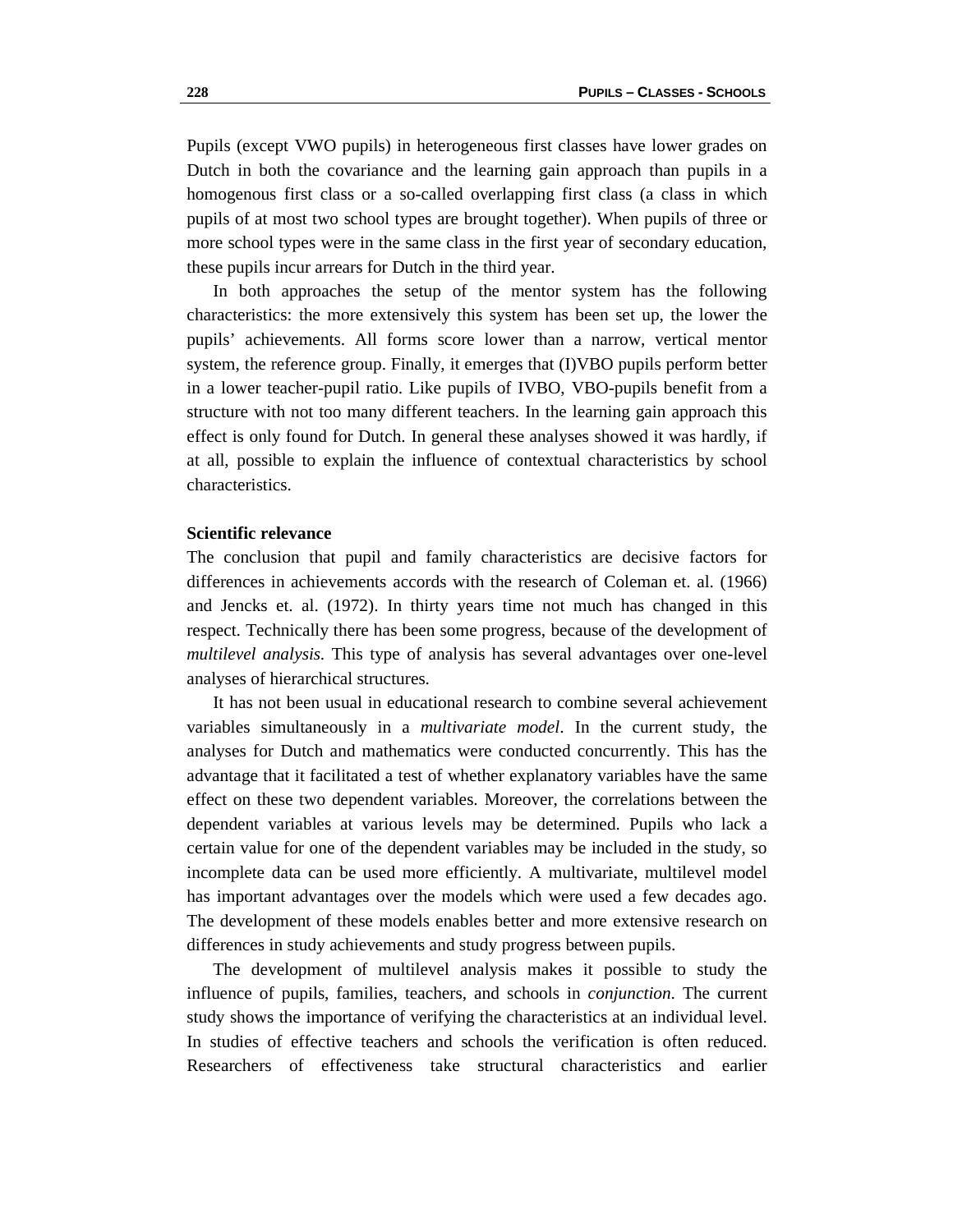achievements of pupils into account, but they disregard cultural characteristics. However, in order to explain differences in achievements between pupils, these cultural characteristics are at least as important as structural characteristics. For an explanation of an increase or a decrease in relative position, structural characteristics are hardly important, if at all, whereas cultural characteristics do play a role. In order to make statements about effects at the class and school level the researcher should take both structural and cultural characteristics into account.

 In a study with various characteristics at various levels, the danger exists that the research is directed entirely by empiricism. The researcher drags the data forward with a trailnet and after various analyses certain characteristics remain stuck in the net. These characteristics are then supposed to influence the dependent variable. In this study I have endeavored to avoid this trap by using a *structure of concentric circles*. Based on theoretical considerations, characteristics have been included in this structure. Using this structure analyses have been carried out per circle. The structure enables an organization of various influences and an indication of (causal) relations between characteristics. Effects, such as the mother's education or the ethnicity, can be explained for an important part by characteristics with a more direct relation to achievements. Around three-fifths of both effects can be explained by cultural characteristics. By adding the school type, the effects of the mother's and the father's education are explained entirely. Therefore, the structure of concentric circles seems particularly suited to *explaining* the differences in achievements at the individual level.

 At the class and school level the analyses partly meet the expectations. At both levels there are a number of characteristics which were expected to be important for the differences in achievements in lower secondary education in the Netherlands. These expectations are in part confirmed empirically. For a number of characteristics, especially teacher characteristics, the measurement instruments from VOCL'93 are not suited. The current study can shed no light on the characteristics of effective teachers.

 In the analyses IVBO, VBO, MAVO, HAVO and VWO pupils were studied in combination. It is technically feasible to carry out the analyses for *all school types at once*. This has the advantage that the number of research elements is not diminished unnecessarily. Moreover, by including interactions, effects may be studied which are specific to a certain school type. Therefore, a study of the characteristics of effective teachers and schools does not necessarily have to be carried out according to school type.

 Finally, there are differences at the individual level between the results of the *covariance approach and the learning gain approach*. A covariance analysis does not provide an answer to the question of which pupils achieve a learning gain. An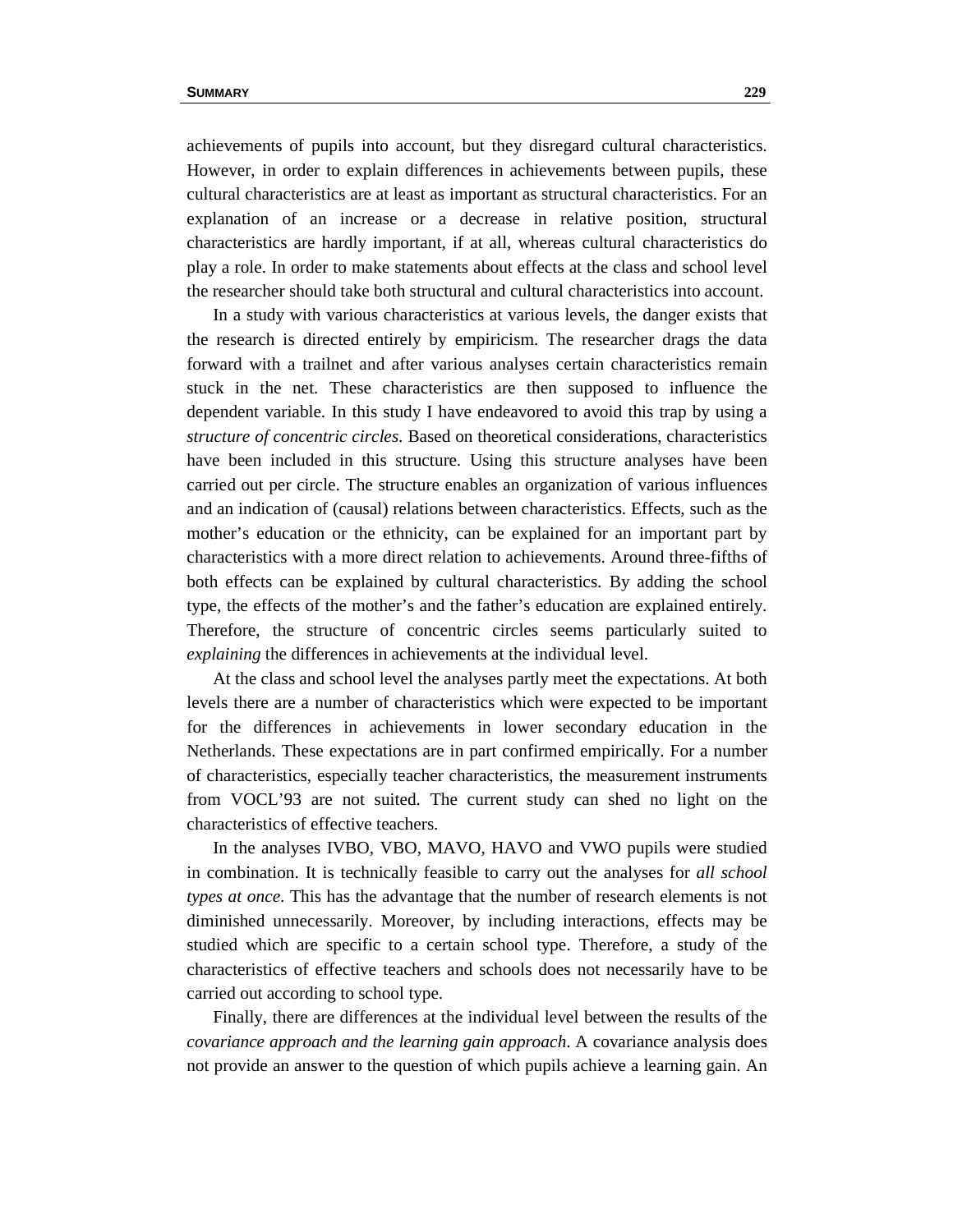increase or decrease in pupils' achievements can only be studied by an analysis of learning gain or relative positions. A comparison of both analytic methods reveals that they complement one another. The selection of one of these methods depends on the research question. When a researcher is interested in the question of which pupils have incurred a disadvantage or a lead at a certain point in time, the covariance analysis is called for. When a researcher wants to know which pupils incur a disadvantage or a lead in the course of their education, the right choice is an analysis of learning gain or relative positions. In contrast to a study of the characteristics of effective pupils and families, the choice of model in a study of the characteristics of effective schools is not very important.

 Both technically and substantively, there has been progress in research on differences in achievements. The answer to the question of *differences in achievements* may be answered with more force and nuance. In order to explain differences in achievements, characteristics at an individual level are crucial. Of these characteristics the influence of cultural characteristics is much larger than that of structural characteristics. Of the cultural characteristics the influence of scholastic pupil characteristics is largest, followed by general pupil characteristics and the family characteristics.

 To explain *differences in relative positions,* characteristics at an individual level are much less suited. With the exception of gender, structural characteristics do not influence differences in relative positions. Various characteristics do influence these differences, and the effects of pupil characteristics are stronger in this regard than those of family characteristics. There is no clear difference in the strength of effects between general and scholastic characteristics. As far as explained variance is concerned, it is striking that the characteristics at an individual level hardly explain any variance. It may be concluded that little is known about why certain pupils in lower secondary education incur a lead while others fall behind.

# **Social relevance**

Newspapers publish achievement data on schools as lists. The government publishes a quality map with data about the exit level (examination results) and the entry level (recommended track of secondary education). However, these forms of publicly available information do not provide a sufficient basis for evaluating school effects. For one thing, only data at an aggregated level are available. Moreover, the initial level of pupils can only be taken into account to a limited extent. An initial test score would be more suited than the recommended track of secondary education. The researcher can only study what pupils learn at a school and what the added value of a school is if the entry level is determined in